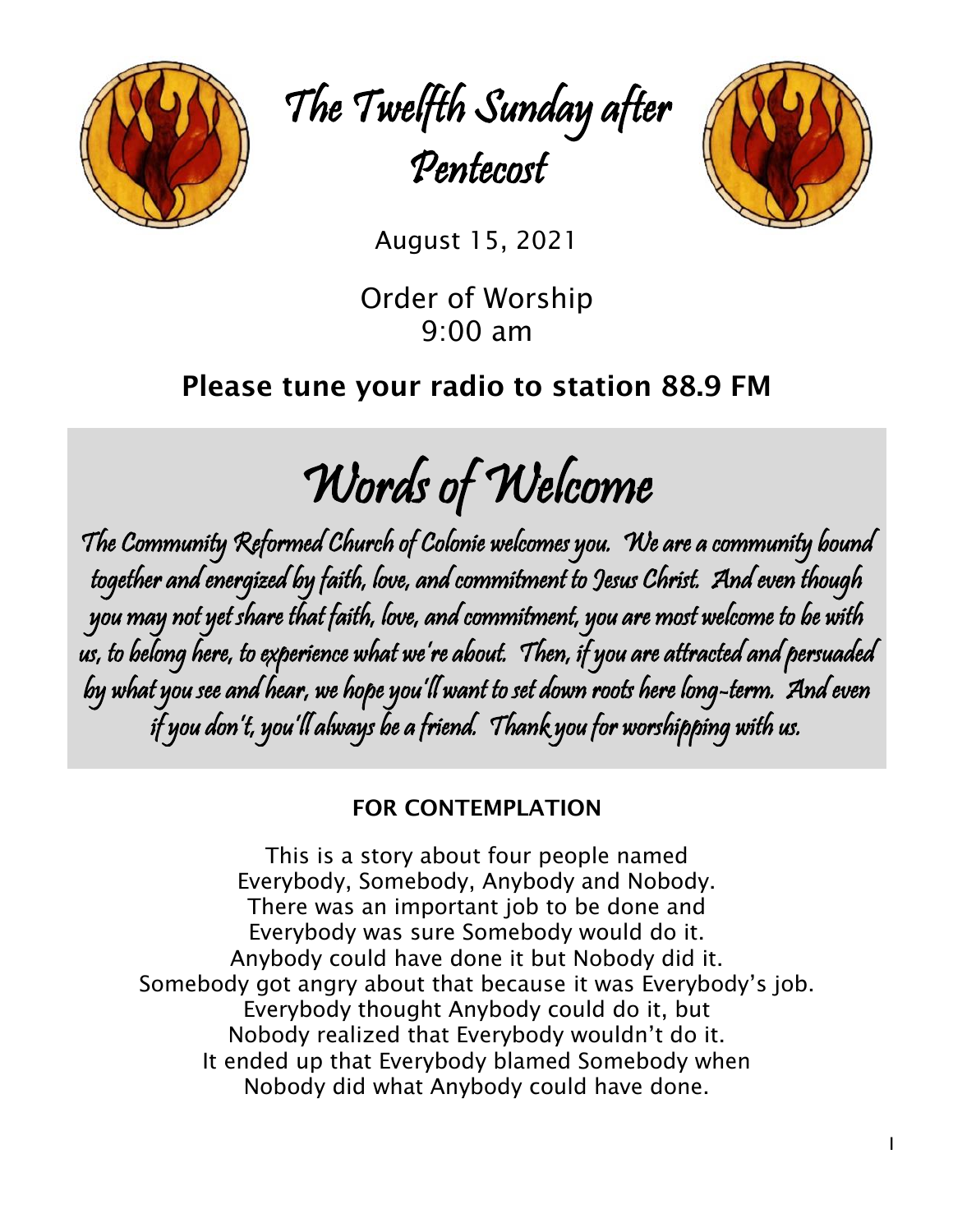PRELUDE "Brother James' Air" "What Joy"

## WELCOME AND ANNOUNCEMENTS OF THE DAY

INTROIT "Sanctuary"

## CALL TO WORSHIP

The Word you spoke, and keep speaking, O God *is the life, the sustenance, of all that is – seen and unseen.*

The Life you gave, and keep giving, O Christ *is the re-creation, the renewed birth of every broken, wounded and sinful creature.*

The breath you breathed, and keep breathing, O Spirit *is the inspiration for creativity, compassion and community that connects and unites all that God has made.*

Life-giving, Life-restoring, Life-fulfilling God, *our worship seeks to honor you our hearts are devoted to you and our lives are completely given over to you. Amen.*

### HYMN 768- "I Come with Joy" DOVE OF PEACE

*1 I come with joy to meet my Lord, forgiven, loved and free, in awe and wonder to recall, his life laid down for me, his life laid down for me.*

*2 I come with Christians far and near to find, as all are fed, the new community of love in Christ's communion bread, in Christ's communion bread.*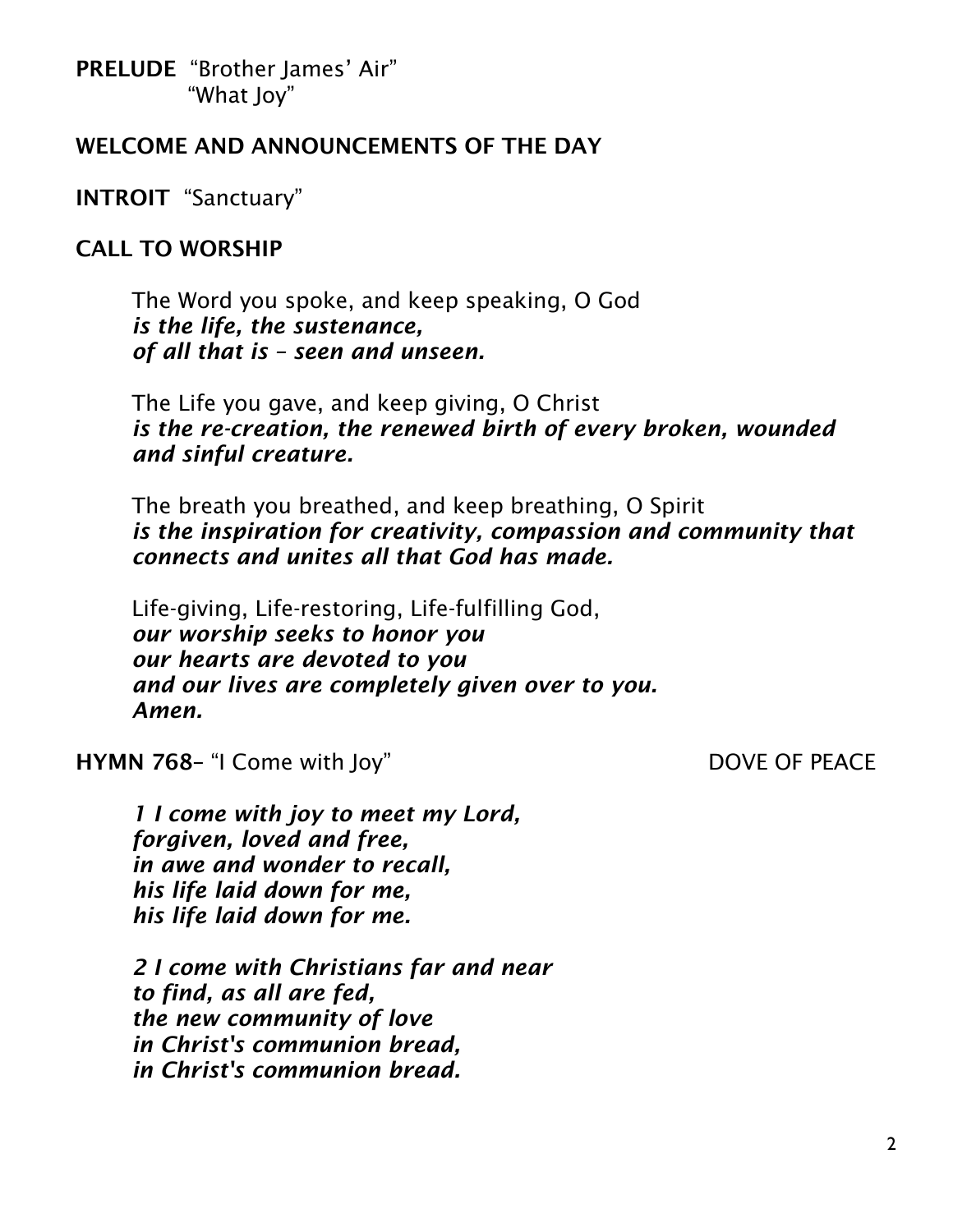*3 As Christ breaks bread and bids us share, each proud division ends. The love that made us, makes us one, and strangers now are friends, and strangers now are friends.*

*4 And thus with joy we meet our Lord. his presence, always near, is in such friendship better known; we see and praise him here, we see and praise him here.*

*5 Together met, together bound, we'll go our different ways and as his people in the world, we'll live and speak his praise, we'll live and speak his praise.*

# THE RESPONSIVE READING

We are a world that is desperate for you, God.

When powers struggle for dominance, and war, oppression and abuse result; When groups of people oppose one another

*because of ideology, religion or culture;* We need a God who is bigger than ourselves, and our personal interests.

When people are disregarded and devalued

### *because of poverty, geography or disease;*

When compassion and justice is withheld to some because of sexuality, race or gender;

We need a Savior who is more compassionate than we are *who includes even those we would exclude.*

When resources are mismanaged and abused,

*and the world and its creatures are destroyed;* When motivation is scarce and creativity is in short supply

*to address the challenges that we face;*

We need a Spirit who is more powerful and more creative *than we could ever be.*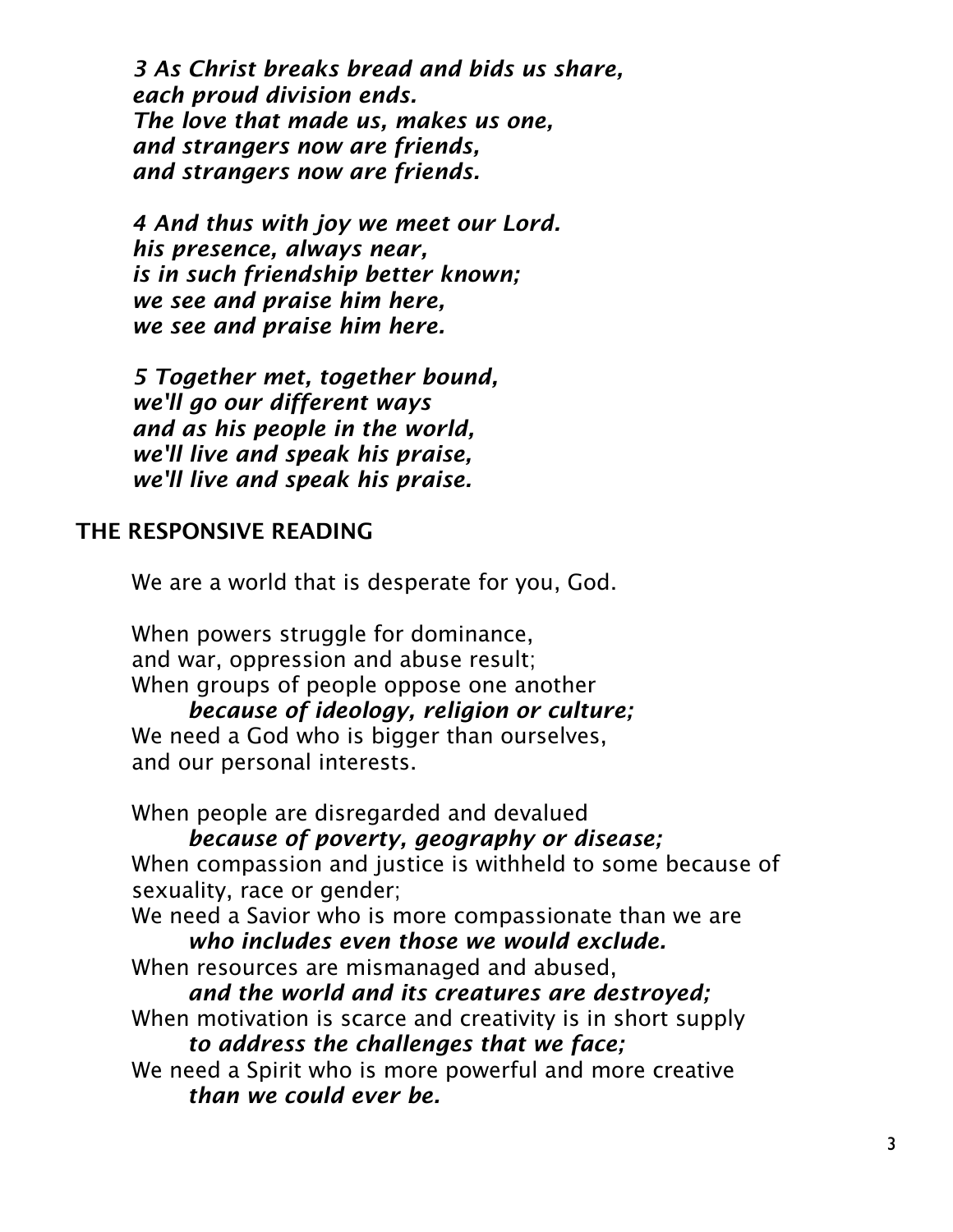Lord God, Loving Savior, Empowering Spirit, *we offer you these prayers because we need you so desperately.* Captivate us, call us and fill us, *that we may be carriers of your eternal life to this world that you love so dearly*.

*Amen.*

TAIZÉ MEDITATION "The Lord is My Light" (3 times)

# *The Lord is my light, my light and salvation: in God I trust, in God I trust.*

# PRAYER OF CONFESSION

When we pray God, pretending we know best for ourselves and those around us, and seeking to control what is uncontrollable, We reveal our idolatry.

# *Forgive us and help us, O God.*

When we act like martyrs, hiding our selfishness and brokenness behind a mask of self-sacrifice and self-righteousness We reveal our lovelessness.

# *Forgive us and help us, O Christ.*

When we fail to be the people we long to be, repeating the same mistakes, forgetting the same lessons, losing heart and running out of energy and inspiration We reveal our weakness.

# *Forgive us and help us, O Spirit.*

Triune God, we need you to come to us again

as God, as Savior, as Counsellor.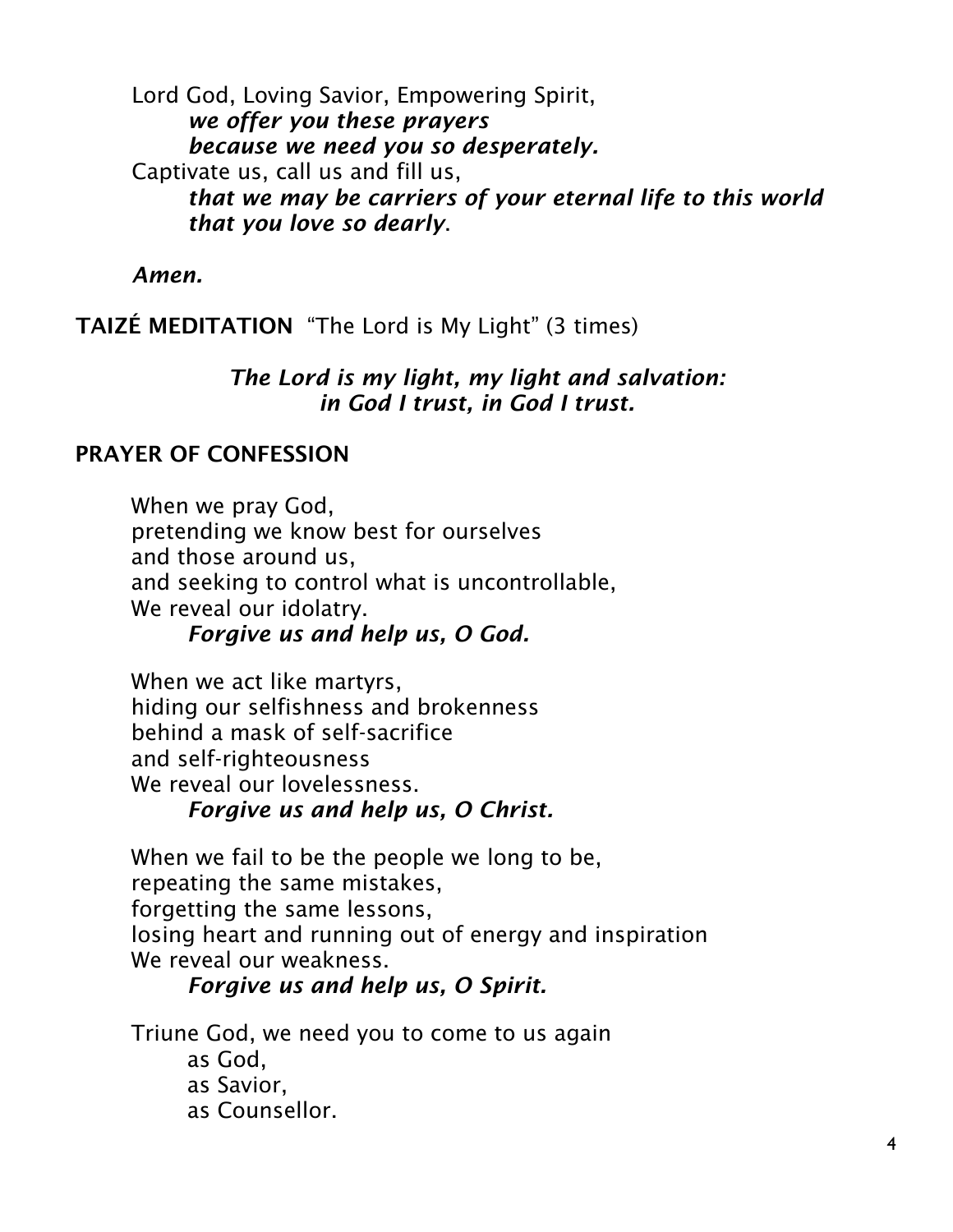Thank you that our forgiveness, healing and growth lies not in how hard we work, but in how gracious you are. And so we pray, with all that we are: *Forgive us and help us. For the sake of your Kingdom.*

*Amen.*

TAIZÉ MEDITATION "Holy Spirit, Come to Us" (3 times)

*Holy Spirit, come to us, Kindle in us the fire of your love Holy Spirit, come to us, Holy Spirit, come to us*

#### ASSURANCE OF GOD'S FORGIVENESS

DEACON'S PRAYER FOR THE WORLD ~ Tina Bottini

CALL TO OFFERING

With the generosity that gives out of poverty; *With the humbleness to count self last and others with honor.* Thus we offer our gifts and ourselves to you, O Lord. Amen.

Let us offer our gifts to God.

### THE OFFERING OF OUR GIFTS TO GOD

Website: [www.communityreformedchurch.com](http://www.communityreformedchurch.com/)

PayPal: [https://www.paypal.com/donate?hosted\\_button\\_id=N67JS9D5MLMGS](https://www.paypal.com/donate?hosted_button_id=N67JS9D5MLMGS)

> Mailing Address: Community Reformed Church of Colonie 701 Sand Creek Road Colonie, NY 12205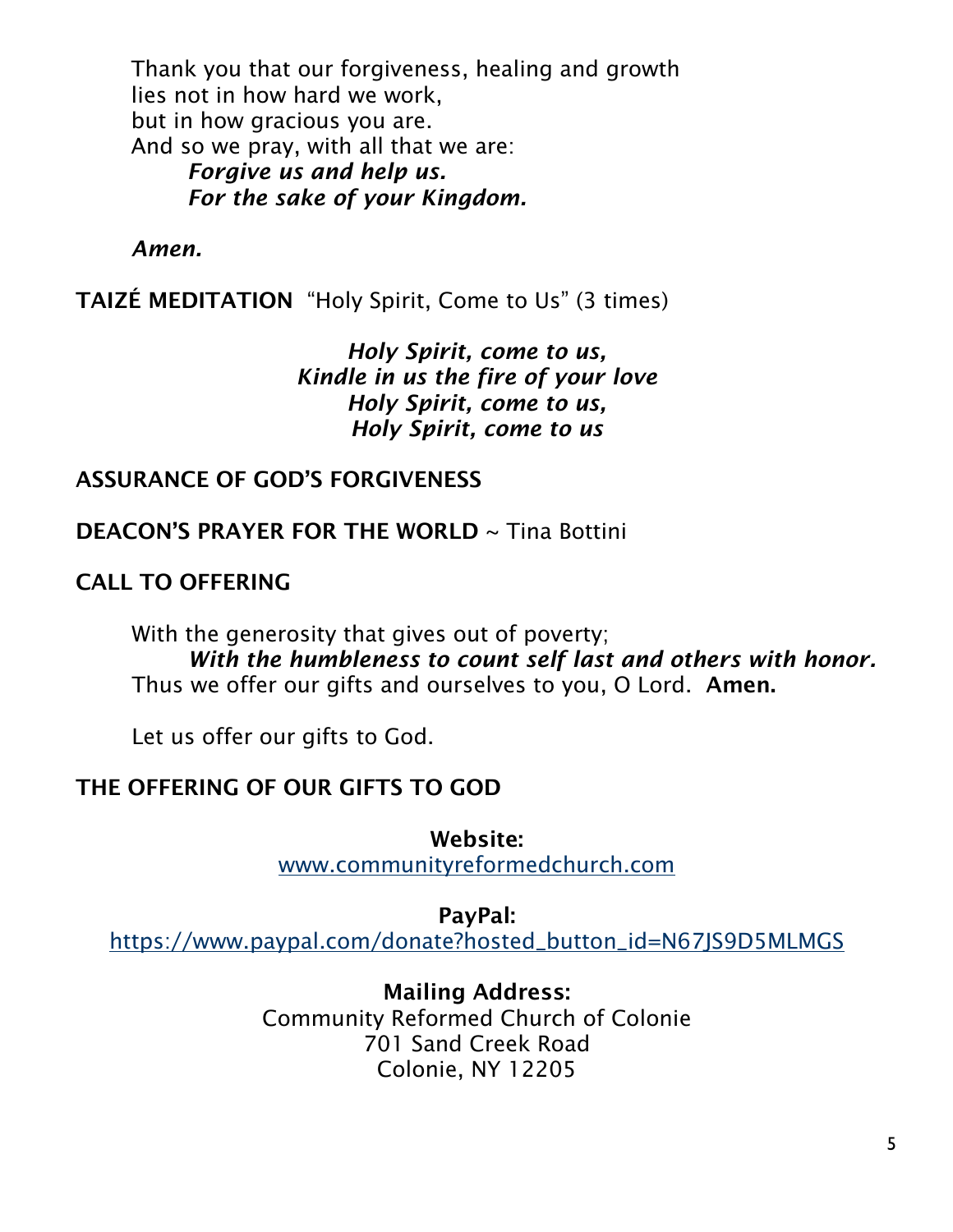# OUR PRAISE TO GOD (THE DOXOLOGY)

*Praise God from whom all blessings flow; Praise God, all creatures here below; Praise God above ye heavenly host: Praise Father, Son and Holy Ghost. Amen.*

### THE DEDICATION OF OUR GIFTS TO GOD

*Gracious God - you hold us firm through the power of your Spirit, and in Jesus you make clear that you withhold nothing from us. You offer us strength to withstand all that threatens to weaken our faith and our witness. Bless these gifts and our lives which we offer in response to your great gifts to us. This we pray in Jesus' name. Amen*

### ELDER'S PRAYER FOR THE PEOPLE ~ Ellen Buono

### THE LORD'S PRAYER

*Our Father who art in heaven, hallowed be your name, your kingdom come, your will be done, on earth as it is in heaven. Give us this day our daily bread. And forgive us our debts, as we forgive our debtors. And lead us not into temptation, but deliver us from evil for yours is the kingdom, and the power and the glory forever. Amen.*

### THE SCRIPTURE LESSON 1 Samuel 17:1a, 4-11, 19-23,32-49

Now the Philistines gathered their armies for battle; they were gathered at Socoh, which belongs to Judah, and encamped between Socoh and Azekah, in Ephes-dammim. And there came out from the camp of the Philistines a champion named Goliath, of Gath, whose height was six cubits and a span. He had a helmet of bronze on his head, and he was armed with a coat of mail; the weight of the coat was five thousand shekels of bronze. He had greaves of bronze on his legs and a javelin of bronze slung between his shoulders. The shaft of his spear was like a weaver's beam, and his spear's head weighed six hundred shekels of iron; and his shield-bearer went before him. He stood and shouted to the ranks of Israel, "Why have you come out to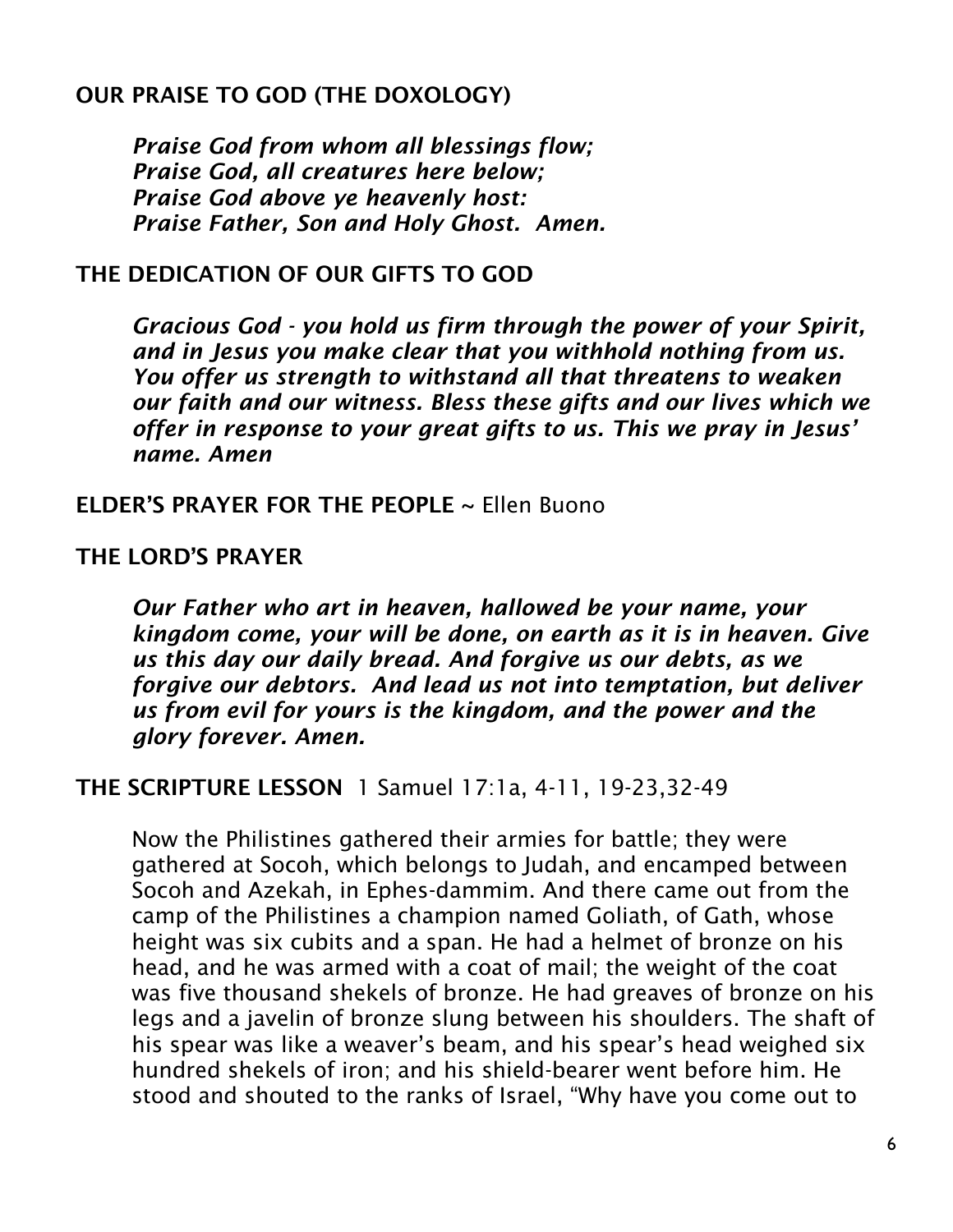draw up for battle? Am I not a Philistine, and are you not servants of Saul? Choose a man for yourselves, and let him come down to me. If he is able to fight with me and kill me, then we will be your servants; but if I prevail against him and kill him, then you shall be our servants and serve us." And the Philistine said, "Today I defy the ranks of Israel! Give me a man, that we may fight together." When Saul and all Israel heard these words of the Philistine, they were dismayed and greatly afraid. Now Saul, and they, and all the men of Israel, were in the valley of Elah, fighting with the Philistines. David rose early in the morning, left the sheep with a keeper, took the provisions, and went as Jesse had commanded him. He came to the encampment as the army was going forth to the battle line, shouting the war cry. Israel and the Philistines drew up for battle, army against army. David left the things in charge of the keeper of the baggage, ran to the ranks, and went and greeted his brothers. As he talked with them, the champion, the Philistine of Gath, Goliath by name, came up out of the ranks of the Philistines, and spoke the same words as before. And David heard him. David said to Saul, "Let no one's heart fail because of him; your servant will go and fight with this Philistine." Saul said to David, "You are not able to go against this Philistine to fight with him; for you are just a boy, and he has been a warrior from his youth." But David said to Saul, "Your servant used to keep sheep for his father; and whenever a lion or a bear came, and took a lamb from the flock, I went after it and struck it down, rescuing the lamb from its mouth; and if it turned against me, I would catch it by the jaw, strike it down, and kill it. Your servant has killed both lions and bears; and this uncircumcised Philistine shall be like one of them, since he has defied the armies of the living God." David said, "The Lord, who saved me from the paw of the lion and from the paw of the bear, will save me from the hand of this Philistine." So Saul said to David, "Go, and may the Lord be with you!" Saul clothed David with his armor; he put a bronze helmet on his head and clothed him with a coat of mail. David strapped Saul's sword over the armor, and he tried in vain to walk, for he was not used to them. Then David said to Saul, "I cannot walk with these; for I am not used to them." So David removed them.

Then he took his staff in his hand, and chose five smooth stones from the wadi, and put them in his shepherd's bag, in the pouch; his sling was in his hand, and he drew near to the Philistine. The Philistine came on and drew near to David, with his shield-bearer in front of him. When the Philistine looked and saw David, he disdained him, for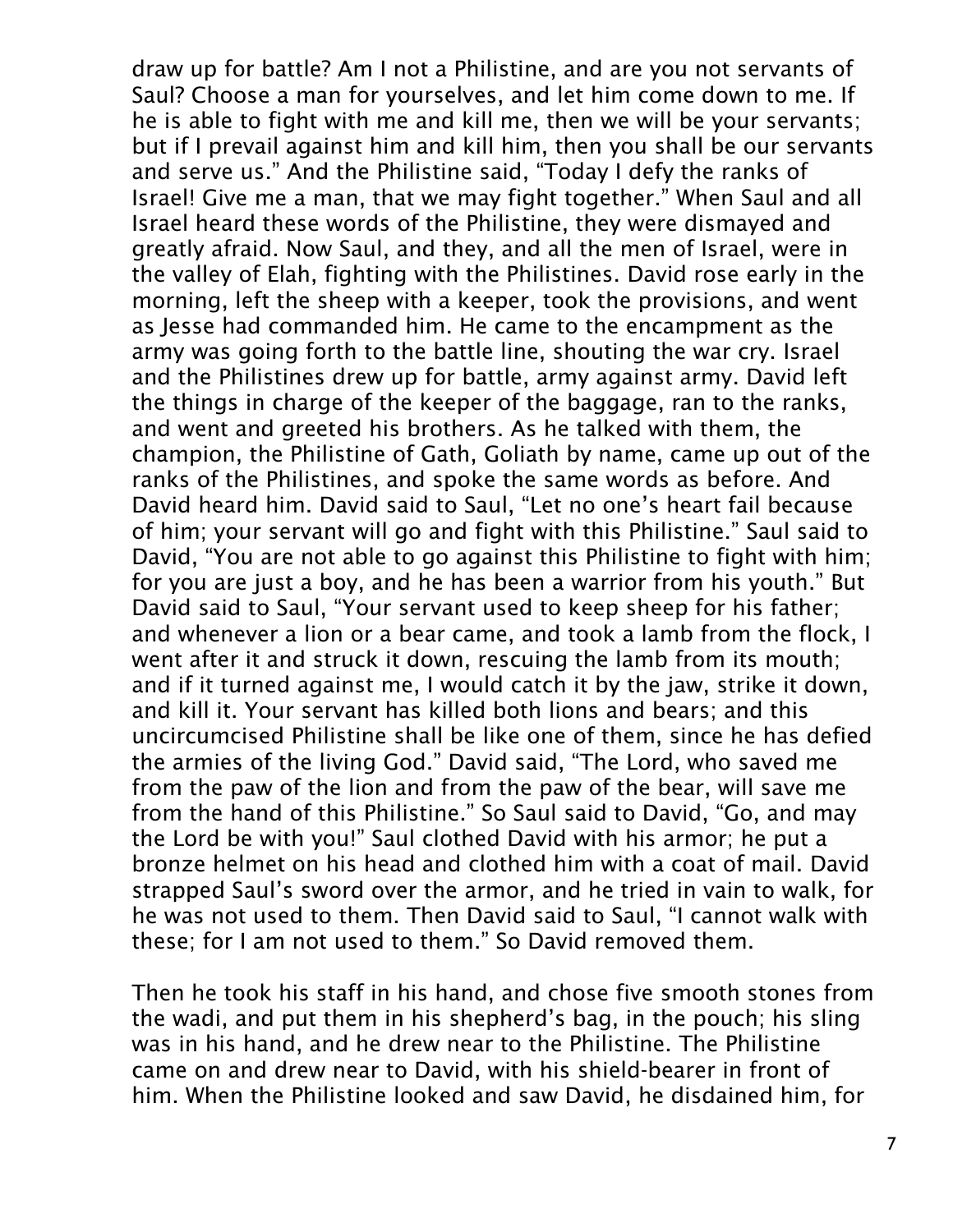he was only a youth, ruddy and handsome in appearance. The Philistine said to David, "Am I a dog, that you come to me with sticks?" And the Philistine cursed David by his gods. The Philistine said to David, "Come to me, and I will give your flesh to the birds of the air and to the wild animals of the field." But David said to the Philistine, "You come to me with sword and spear and javelin; but I come to you in the name of the Lord of hosts, the God of the armies of Israel, whom you have defied. This very day the Lord will deliver you into my hand, and I will strike you down and cut off your head; and I will give the dead bodies of the Philistine army this very day to the birds of the air and to the wild animals of the earth, so that all the earth may know that there is a God in Israel, and that all this assembly may know that the Lord does not save by sword and spear; for the battle is the Lord's and he will give you into our hand."

When the Philistine drew nearer to meet David, David ran quickly toward the battle line to meet the Philistine. David put his hand in his bag, took out a stone, slung it, and struck the Philistine on his forehead; the stone sank into his forehead, and he fell face down on the ground.

THE MORNING MESSAGE "Five Smooth Stones"

HYMN "Blest are They"

*Blest are they, the poor in spirit; theirs is the kingdom of God. Blest are they, full of sorrow, they shall be consoled.*

*Refrain: Rejoice and be glad! Blessed are you; holy are you! Rejoice and be glad! Yours is the Kingdom of God!*

*2. Blest are they, the lowly ones; they shall inherit the earth. Blest are they, who hunger and thirst; they shall have their fill. (Refrain)*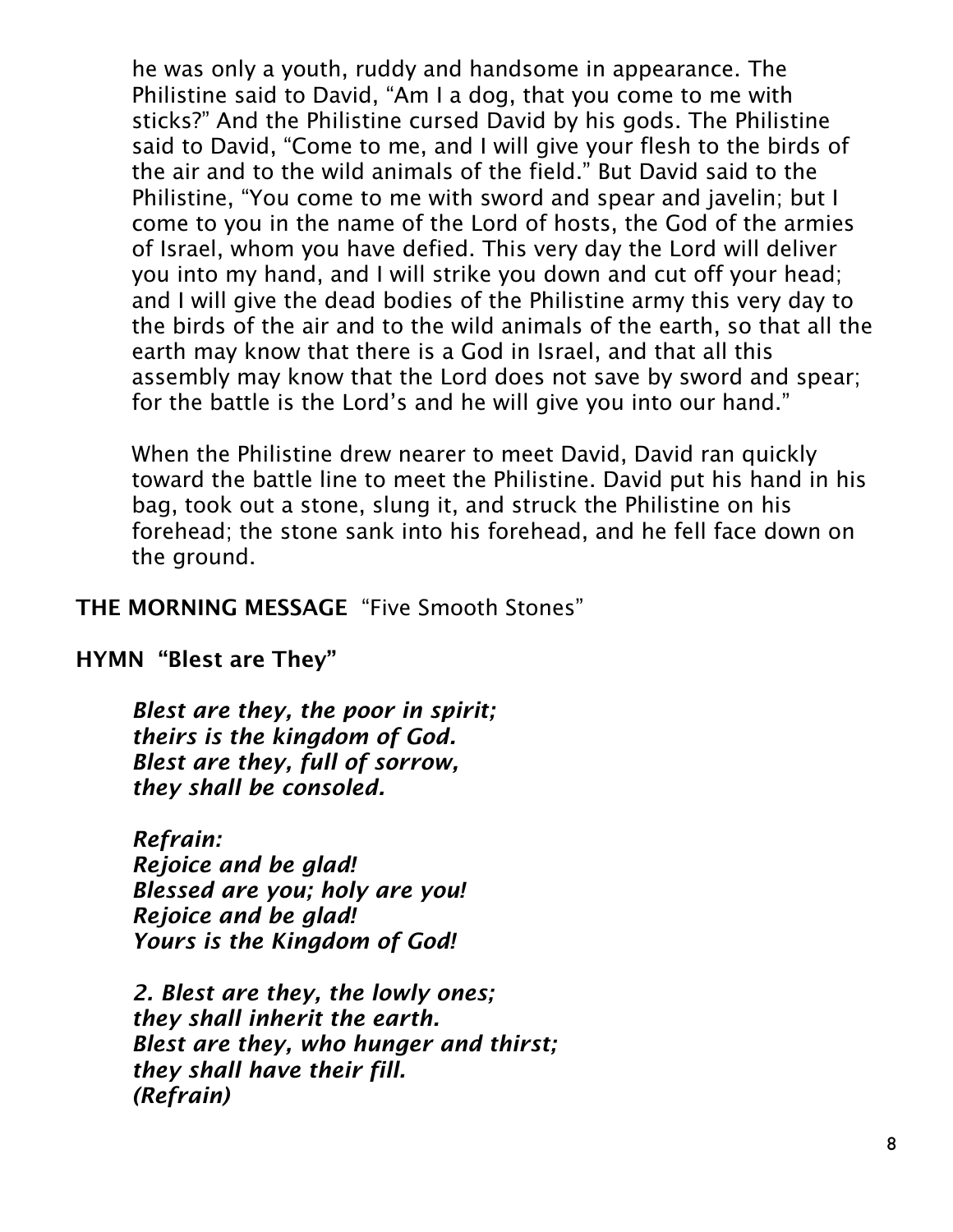*3. Blest are they who show mercy; mercy shall be theirs. Blest are they, the pure of heart; they shall see God! (Refrain)*

*4. Blest are they who seek peace; they are the children of God. Blest are they who suffer in faith, the glory of God is theirs. (Refrain)*

*5. Blest are you who suffer hate all because of me. Rejoice and be glad, yours is the kingdom, shine for all to see. (Refrain)*

BENEDICTION

THE FOURFOLD AMEN STAINER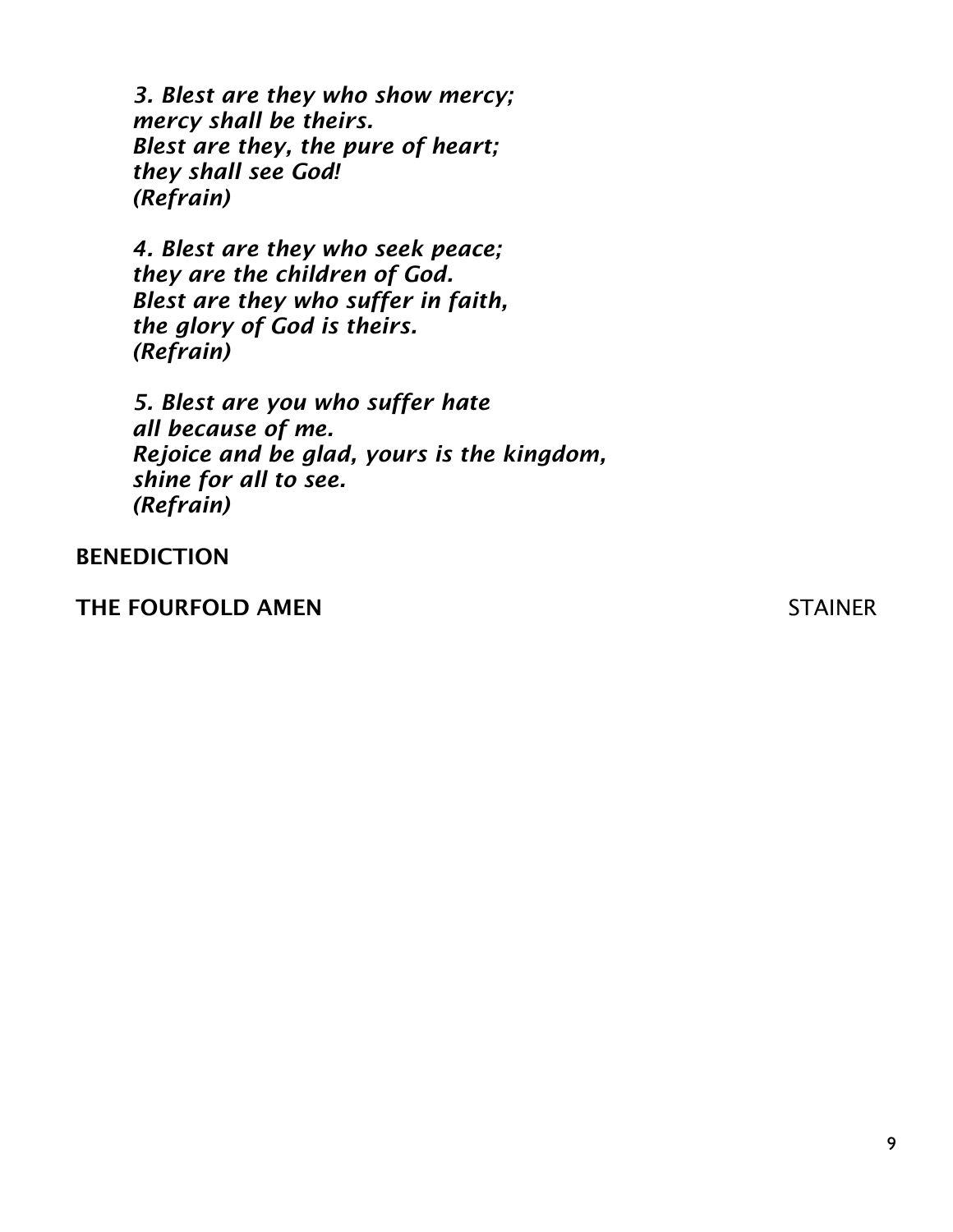Worship Leader Lynne Gilgore

Liturgist and Deacon of the Day Tina Bottini

Director of Music Ministries Benjamin April

> Soloist Ben April

Elder of the Day Ellen Buono

Sound Technician Jerry Kallner

Video Technician Lori Coté